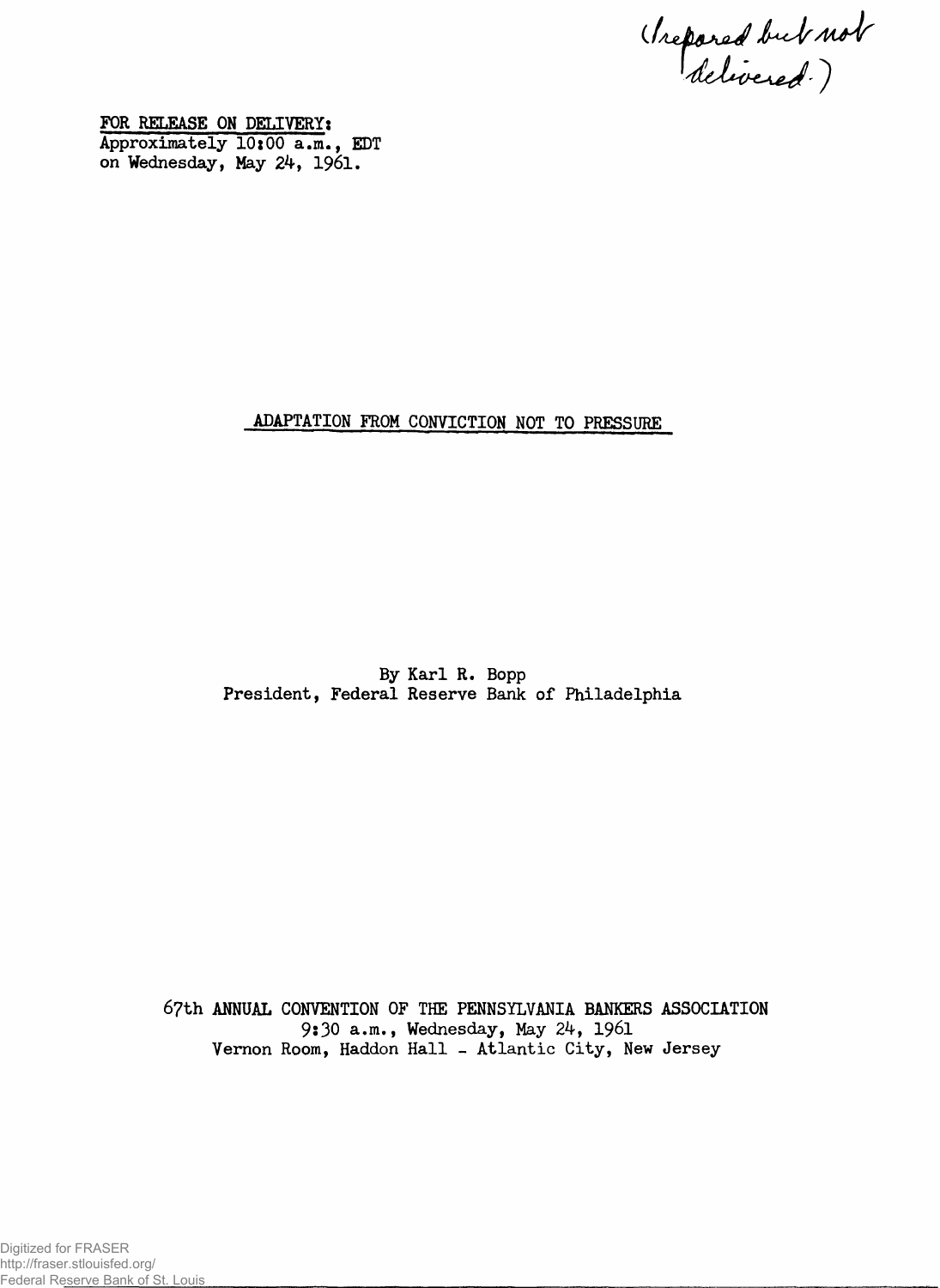## **ADAPTATION FROM CONVICTION NOT TO PRESSURE**

**By Karl R. Bopp**

**Central banks have long been known as "lenders of last resort." This occasion, however, may be the first — and perhaps the lastl — time that a central banker is called on as a speaker of last resort.**

**When Hampton Randolph asked me last Saturday to stand by because Ambassador Romulo might not be able to be here, he said that I could repeat to you the talk I gave less than a week ago to the New Jersey Bankers Association. That was a tempting solution because it would have been easy. The easy solution, however, is not always the best one. For reasons that will become clear, I did not consider it to be the best solution in this case. So, I simply cancelled my plans for the weekend and wrote a sequel.**

**The topic of my New Jersey talk was "The Tradition to Adapt." In broadest terms, the burden of my message was that our enterprise system must shed the rigidities of thought and action with which it has become encrusted if we are to remain free. The title however, was chosen with specific reference to the Federal Reserve System. I tried to indicate that the Federal Open Market Committee authorized transactions in longterm government securities which were inaugurated on February 20 as a means of "contributing to domestic recovery and simultaneously strengthening our international payments position." I rationalized the decision in these words:**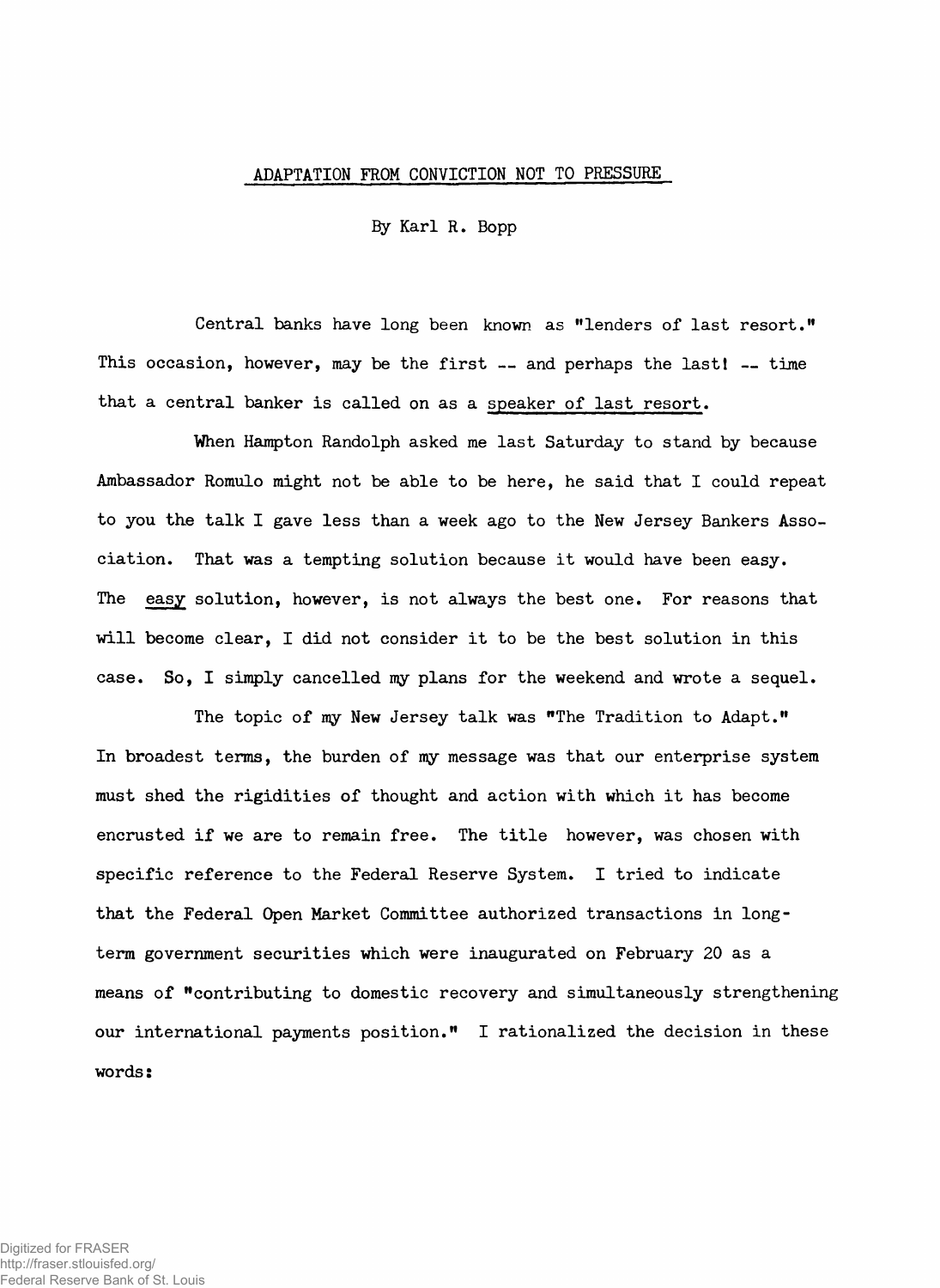**"The purpose was to make reserves available to promote domestic recovery without depressing short-term rates which would aggravate our balance of payments difficulties. The action was in the tradition of the Federal Reserve System which is to adapt its policies and techniques to current developments."**

**The key sentence satisfied a rule of rhetoric by tying the substance of the talk to the title.**

**I recall vividly inserting a paragraph at this point to avoid misinterpretation. That paragraph readss**

> **"The change in technique most emphatically does not mean that the System is once again going to peg prices and maintain an inflexible pattern of yields. We have had sufficient experience with pegs to know that they aggravate rather than mitigate the swings in the business cycle. We know also that a booming economy, with seemingly insatiable demands for credit, will force interest rates up. We observe this not only in our own history but also and particularly during the past few years in other industrially developed countries, notably Western Germany."**

**As one who had been a restive participant in a junior capacity, I spoke with feeling as well as with reason about the System's experience with the pegs.**

**I regret that this specific reference did not convey the basic point that I was trying to establish. That basic principle is that although the System has done its best to develop a tradition of keeping abreast with modern thought and of adapting itself to economic developments, it also has convictions, based on experience, and does not follow every Pied Piper who happens to have an inspiration as to what we should do. We have tried to develop an open mind not a drafty one.**

**That I failed to make this clear was indicated in several conversations I had after the talk. The point that was made to me could be expressed in these words: "We appreciate the great pressures to which you are subjected and can understand why you feel you must adapt yourself to them." The**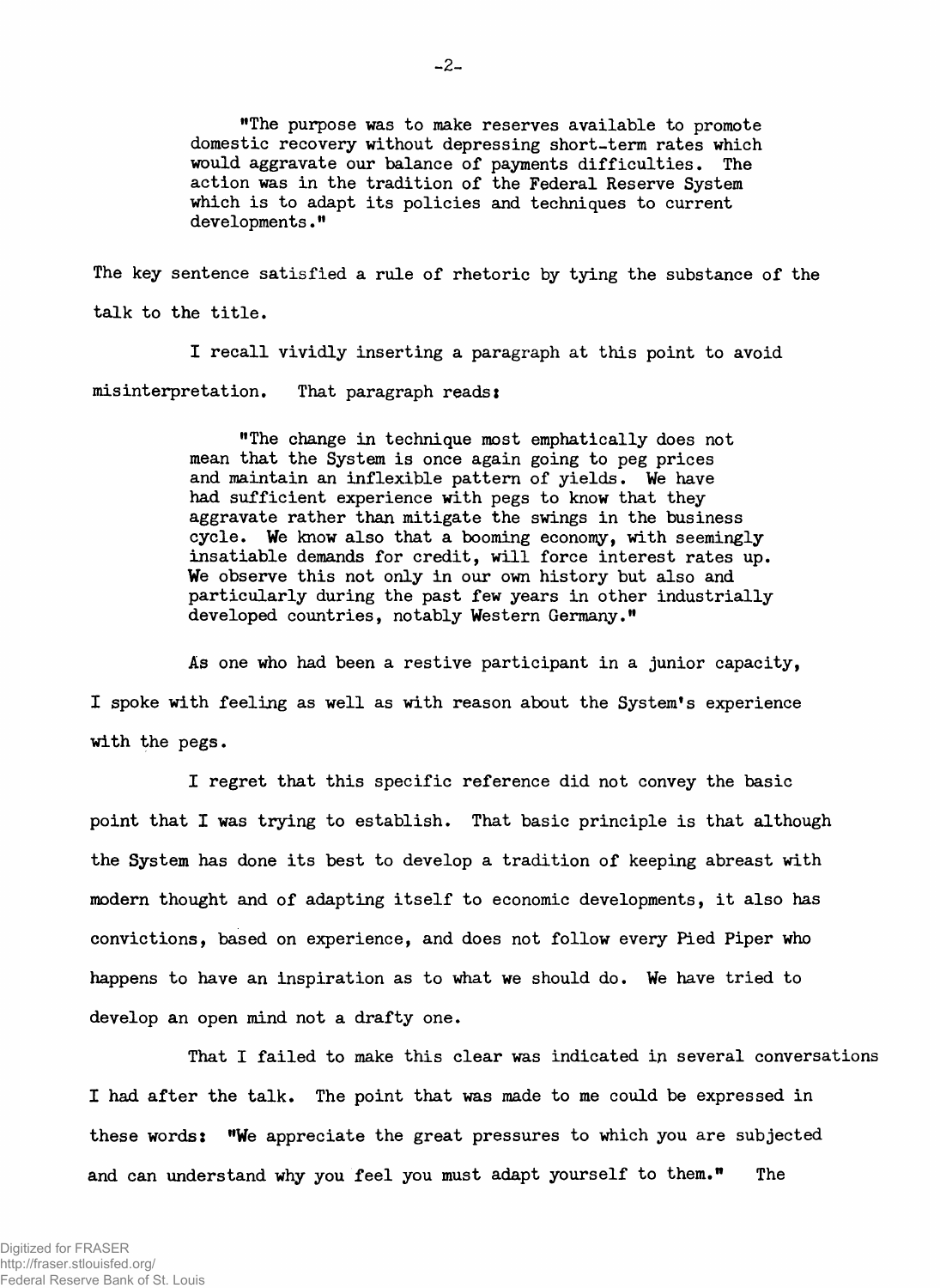**implication was clear that they meant not the pressure of economic developments that I had analyzed in the talk but rather pressure from powerful individuals and interests.**

**It is my considered conviction that the moment the System yields to such pressures will mark the beginning of the end of the System as we know it. After all the Congress in creating the System established elaborate safeguards to assure that this would not happen. Congress created an organization that would not be controlled for partisan political purposes by the administration in power nor by private interests, especially the so-called financial interests. It made the System responsible to the Congress rather than to the President and created a rather complex organization in which Government representatives would have final authority but in which private individuals would make a contribution.**

**At the apex of the structure is the Board of Governors of the Federal Reserve System. It consists of seven members appointed by the President by and with the advice and consent of the Senate for fourteenyear terms. The long terms are specifically designed to insulate the Board from the day-to-day pressures of partisan politics. In the unlikely event that private interests would attempt to seize control of the System, it is perfectly clear that the Board, selected by the Government, has the power to enforce its will. A united Board has authority over all our policy instruments. It has exclusive control over the reserve requirements of member banks and over margin requirements for purchasing or carrying listed securities, the sole selective instrument of credit control. It reviews and determines rates of discount established by the directors of the Reserve Banks. Its members comprise a majority of the Federal Open Market Committee which determines Open Market operations.**

**-3-**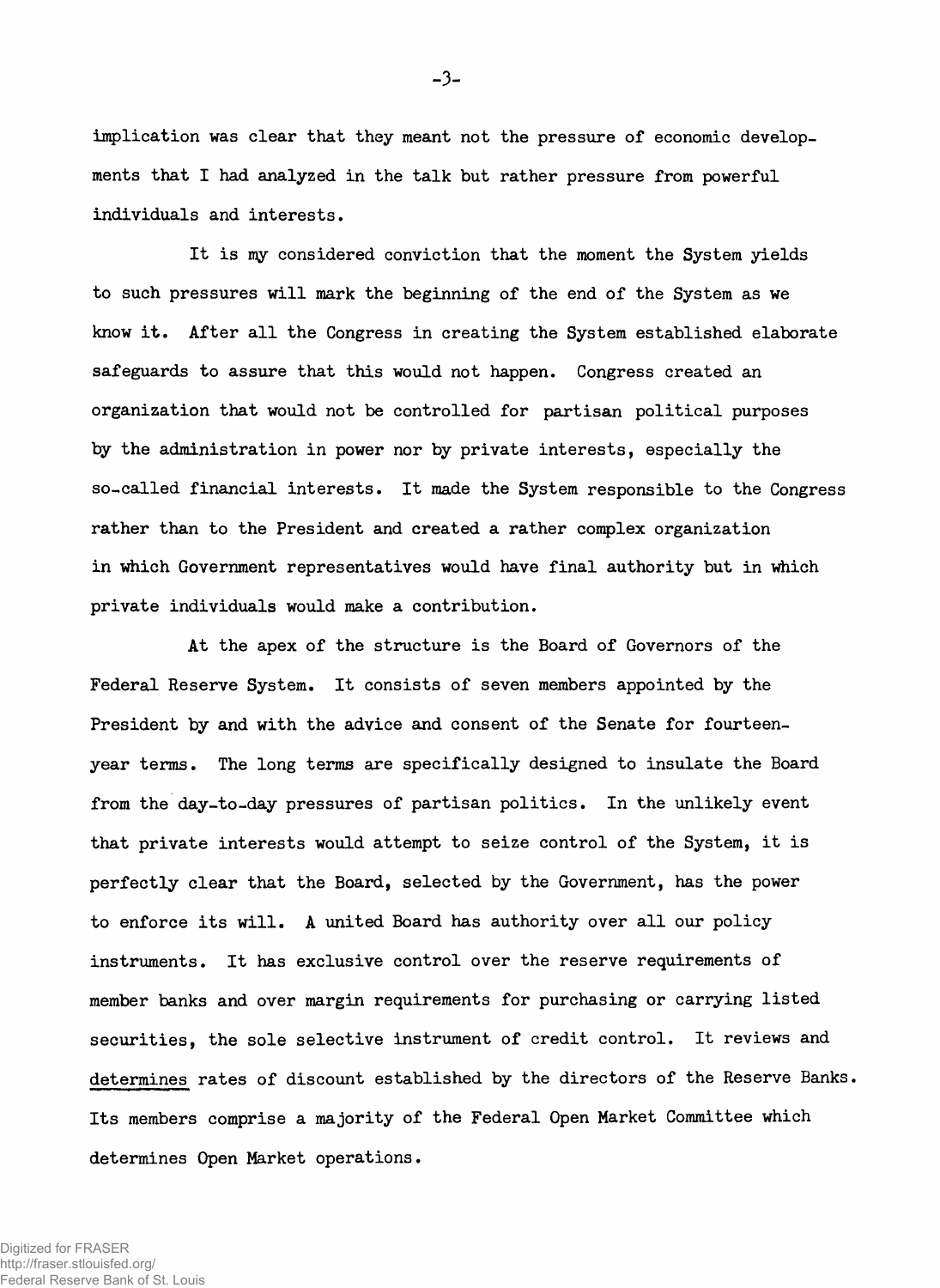**The Board of Governors not only exercises general supervision over the Reserve Banks but also has power to remove any officer or director of any Federal Reserve Bank. It may ignore the advice of the Federal Advisory Council. Within these limits, Congress felt that private interests could make a valuable contribution to monetary policy.**

**The Federal Reserve Banks are organized to blend public and private influences. Each of the twelve Federal Reserve Banks is supervised and controlled by a board of nine directors. Class A are chosen by and are representative of the member banks. Class B are chosen by the member banks and are engaged in commerce, agriculture, or some other industrial pursuit and may not be bankers. To diffuse power, it is also provided that member banks be grouped for purposes of electing directors into three groups: large, medium, and small. Each group of member banks elects one Class A and one Class B director. Finally, the Class C directors are appointed by the Board of Governors. The Board of Governors designates one Class C member as chairman and another as deputy chairman of the board of directors.**

**The general idea was that in establishing discount rates or the cost of credit, the board of directors should have the views of lenders (Class A) and of borrowers (Class B) with a public group (Class C) to resolve any differences that might develop. I might say that my experience at the Federal Reserve Bank of Philadelphia is that directors do not consider themselves as representative of any particular interest. I have known Class B directors to move an increase in the rate, even on occasion when the mover's firm had a security flotation in the offing. Similarly, Class A directors have made a motion to reduce the rate. Action on the rate is preceded by a review of economic developments presented by our vice president in charge of research. He, in turn, has consulted with his staff, which**

**-4-**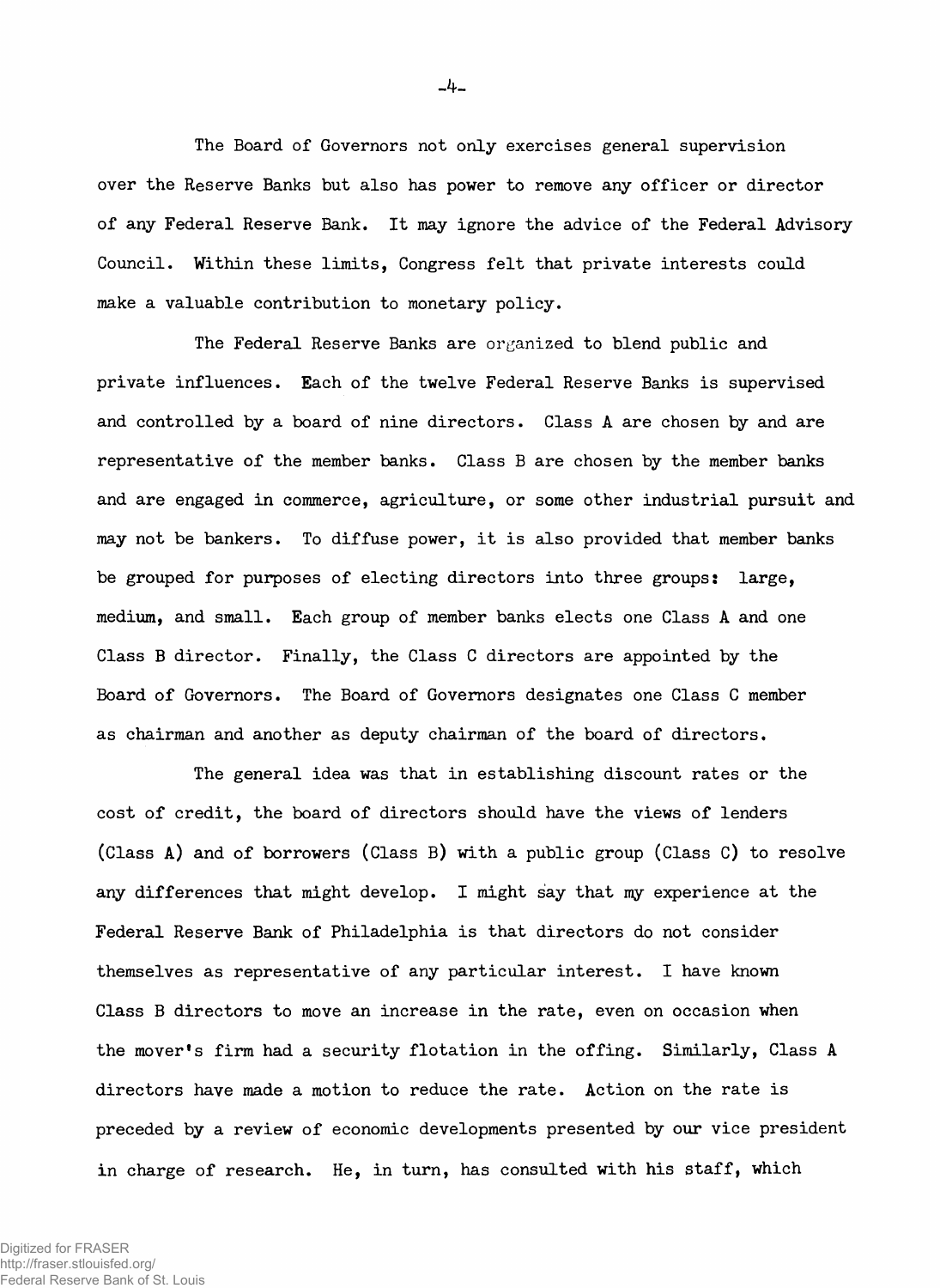**includes professionally trained economists and statisticians. Most of you have come to know the quality of some of these men from our field meetings and from our monthly review. We are the original source of significant economic data. Directors express their judgments on developments. A motion on the rate is made with reference to the total situation, not as a reflection of a narrow point of view. Ordinarily, though not invariably, of course, votes on the rate have been unanimous. I mention this so that you may have some feel of the spirit that motivates a Federal Reserve Bank.**

**I should like now to sketch for you what I conceive to be the primary function of the Federal Reserve System in our society. I shall be very general at the outset.**

**The basic economic goal of every Government is the maximum utilization of its human and other resources. Societies differ, however, with respect to the relationships that they feel should exist between the Government and the individual and, consequently, on how specific goals are to be determined and achieved.**

**In dictatorships the State is supreme and the individual is subservient to it. Essentially, the leaders decide who is to produce how much of what goods and services and for whom. They determine the division of time into work and leisure, the allocation of resources to investment and to consumption.**

**In democracies the State is the servant of the people. Through secret ballots, the electorate determine generally what role they want their Governments to play — and it may be considerable. Within the limits thus established, each individual decides his own priorities as to specific goals.**

**The difference in basic philosophies is reflected in the differing role that money plays in the two systems. In choosing among alternative goals**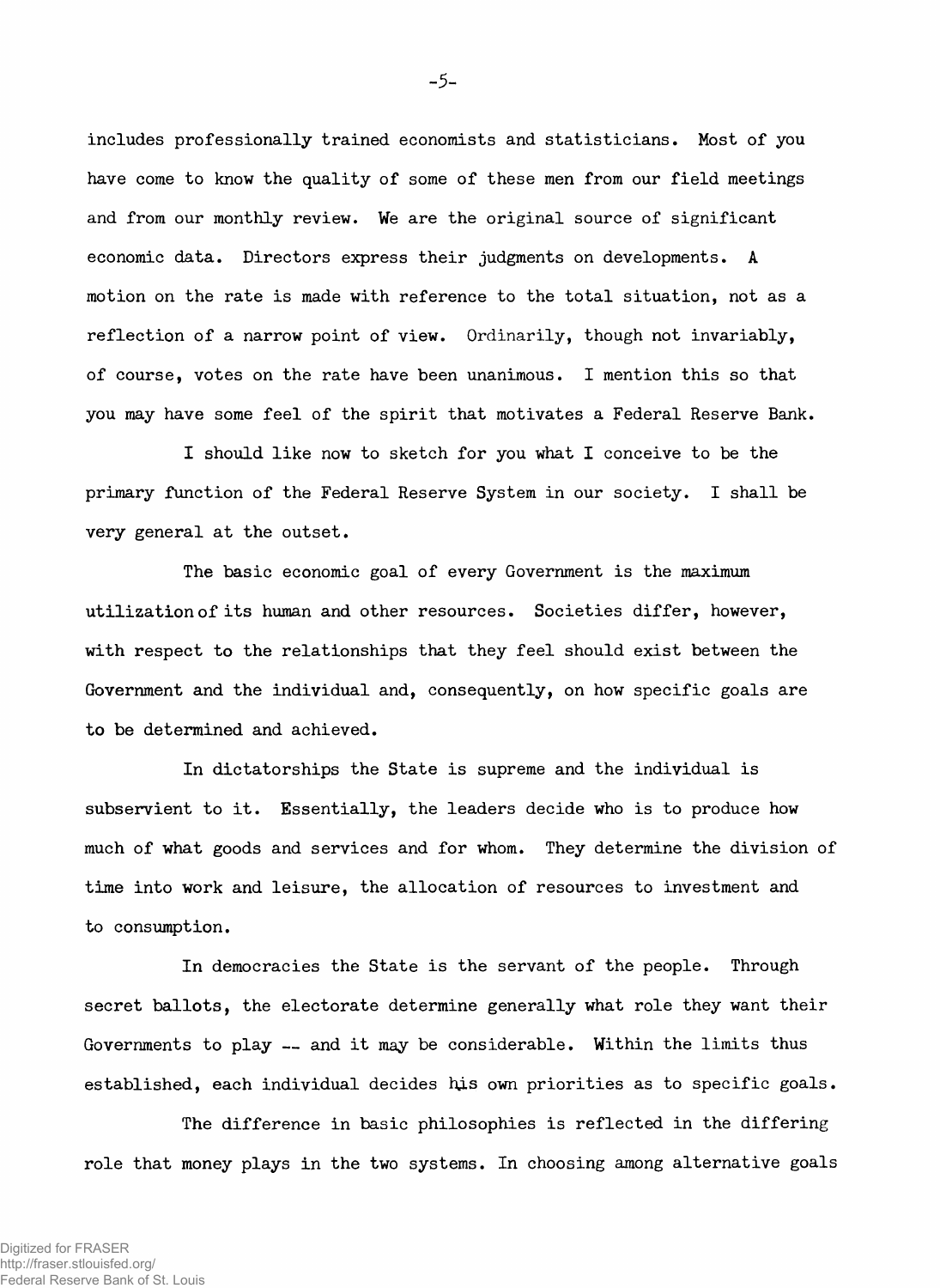**and alternative ways of achieving them, even a dictatorship is concerned with costs. Since the factors of production — land, labor, capital are not directly commensurate, some unit of account is needed. Money serves this purpose, even in a dictatorship. It also performs some auxiliary function of allocations within the limits determined by the general economic plan.**

**In democracies, on the other hand, money is the basic instrument of economic freedom through which individuals make their preferences known. Within very wide limits, each individual has freedom to choose how he will earn his money income. Through the democratic process of the secret ballot, citizens elect representatives to determine how much shall be allocated to what specific common purposes through the Government and how these purchases shall be financed by specific taxes and borrowing. Again, within wide limits, the individual is free to spend the remainder of his money income as he sees fit. He may also borrow to supplement his income, may save for the future, and may sell some assets and buy others as he sees fit to secure a maximum of welfare. This is a continuous process. Decisions of today are not only influenced by those of the past but condition the choices of the future. / For example, the young couple that decided they could afford to live in a new housing development because their income could meet existing taxes, interest, amortization, insurance, and other scheduled payments, now find they really had obligated themselves for new sewers, schools, roads, and so many other community necessities, as well as the unanticipated private expenditures that are required to live as they had expected. The decisions that individuals make, direct the use of resources to those purposes for which they spend money and away from those for which they do not. We live** in a profit and loss economy, as the Rambler and Edsel cars clearly **demonstrated.**

-6-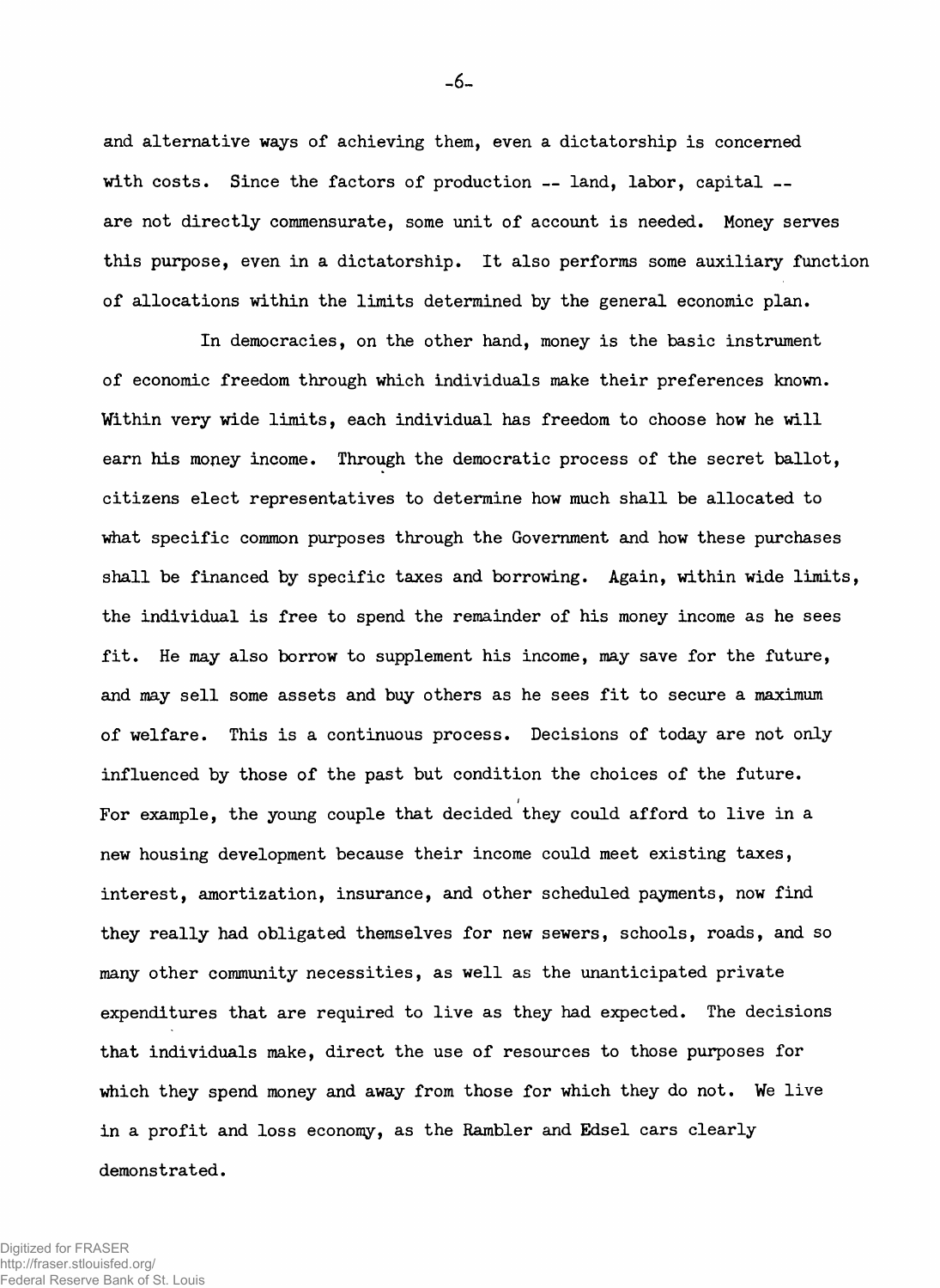**Democratic societies want their economic system to achieve maximum utilization of resources while maintaining a maximum of individual economic freedom. Unfortunately, there is no inherent reason why the total of all the individual decisions to buy or sell, to borrow or lend, to consume or invest, to hoard or spend will add up to the exact amounts that are needed to utilize available resources.**

**What is desired is some mechanism that will induce individuals of their own volition to adjust their behavior so as to produce the desired total result. The Federal Reserve System is a vital part of this mechanism. It is, however, by no means the only part. Before I discuss monetary policy, therefore, I should like merely to mention briefly the other major parts. First, we need competitive and functioning markets. Second, we need appropriate fiscal policies. Last year Governments at all levels purchased about 20 per cent of our entire output. How much and what is bought as well as the source of the funds obviously have far-reaching effects on the level and composition of total output. Third, we need appropriate management of the debt.**

**Appropriate wage-price actions, and fiscal and debt management policies contribute to stable economic growth. Inappropriate policies in these areas aggravate inflation or deflation and impede stable growth. The monetary authorities, unfortunately, cannot operate on the assumption that appropriate policies in all these areas will be followed at all times. We must deal with developments as we find them and not as they might be.**

**It is easy enough to describe in very general terms the basic purposes of a flexible monetary policy. If governments, corporations, and individuals try to purchase more goods and services than can be produced at existing prices, their efforts will tend not to increase production but**

**-7-**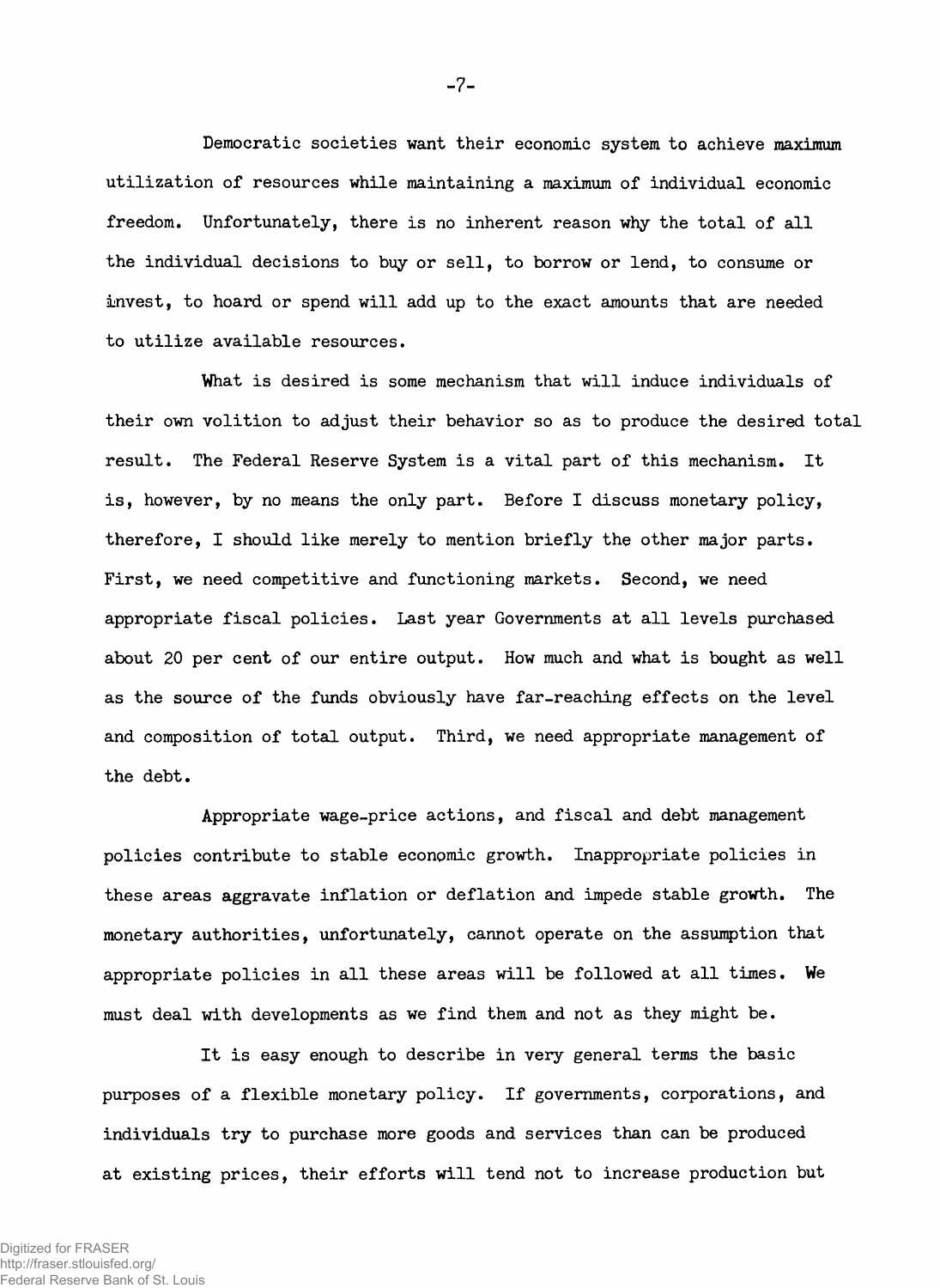**prices. It would be appropriate, therefore, to make credit more expensive and more difficult to secure. Although the public would react by using its cash more efficiently, it also would be induced to postpone some of its purchases and thus remove the inflationary pressure. If, on the other hand, the public is not buying as much as can be produced at existing prices, easier and cheaper credit would tend to induce the public to step-up its purchases and thus restore production and employment to capacity.**

**Even this highly simplified model indicates that monetary policy, which is designed to serve the long-run interest of the public, must move against short-run swings of sentiment, restraining when sentiment is too exuberant and encouraging when it is too pessimisticj hence, the money managers cannot expect to be popular.**

**The real world, of course, is not so simple as the sketch I have given. Those who have been concerned with monetary policy have been interested in having it promote a number of specific goals. Among the more important of these are full employment, a stable level of prices, convertibility, and adequate growth. It is reasonable to suppose that frequently — perhaps even generally — a single monetary policy of ease or restraint would promote all of these goals. In other words, declining employment and output are frequently associated with a declining price level and increases in the nation's monetary reserves, and all point to a monetary policy of ease.**

**Frequently, however, is not often enough. Central bankers face tough choices when the several objectives point to conflicting policies. That is precisely what has happened during the past year when the decline in output and an increase in unemployment was associated with an adverse balance of payments and a large outflow of gold. It was to resolve this**